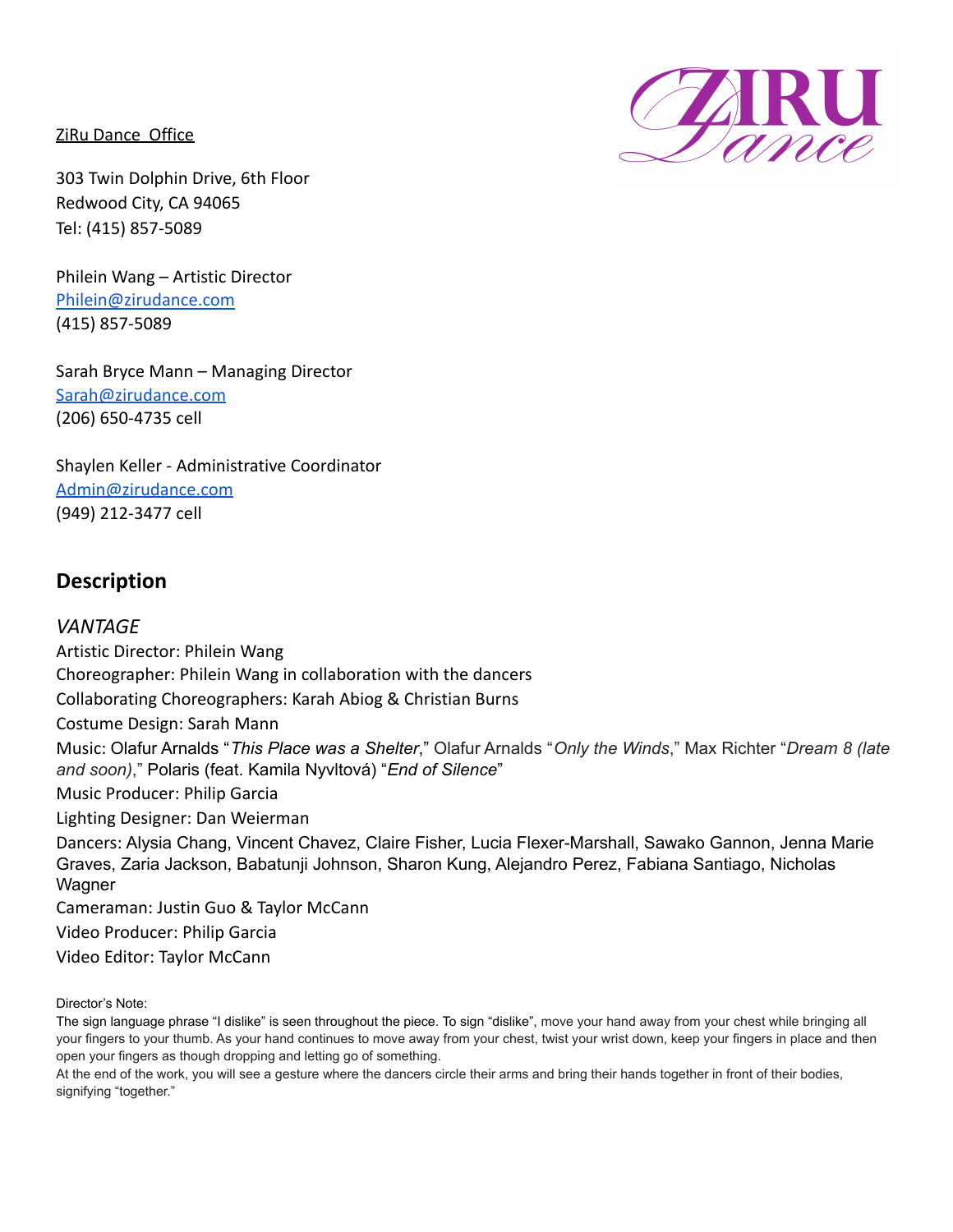*The Following is a list of equipment and conditions ZiRu will require presenters to provide. Each performance situation is unique and therefore all aspects below and all hospitality, travel and lodging needs should be discussed in advance with Company's representatives.*

#### **1. PERFORMING SPACE REQUIREMENTS**

- A clean, flat, and level dance area of at least 90'ft wide by 35'ft deep
- Stage Floor- Wooden, Sprung if possible
- Dance Floor- Black Vinyl covering entire dance area
- Operating Positions at Front of House must have enough space for Stage Manager, Lighting Operator, Audio Operator and Projectionist with sufficient running light at each position

#### **2. GENERAL**

- **•** Length of show is approximately 90 minutes
- **•** Ziru Dance with 13 Staff: 1 Choreographer, 11 Dancers, 1 Production Stage Manager/Lighting Director,

1 Managing Director

**•** A separate studio or stage time must be allocated for Dancer Warm Up

#### **3. SAMPLE CREW & SCHEDULE** - Can be negotiated

- **Local Load In & Out Crew:** Master Electrician, Video Installation Crew
- **Local Show Running Crew:** Lighting Operator**,** Audio Operator

## **Pre-hang of the Lighting Plot is Optimal**

#### **On Arrival (if possible)**

• **2 Hours:** Choreographer & Production Staff Advance visit of the performance space

#### **April 5 - Day One: Load In**

• **8-10 hours:** Load in and installation, Lighting Focus, Hang Projectors Ideally, Lighting and Projection calls should be staggered so work in darkness can happen

#### **April 6 - Day Two: Tech Rehearsal**

• **6-8 Hours:** Tech Entire Show

#### **April 7 - Day Three: Dress Rehearsal**

- **1-2 Hours:** Tech Notes
- **3 Hours** Dress Rehearsal

#### **April 8 - Day Four: Performance**

- **1 hours:** Tech Notes
- **2 hours:** Dancer warm-up and Space Preparation
- **2 hours:** Performance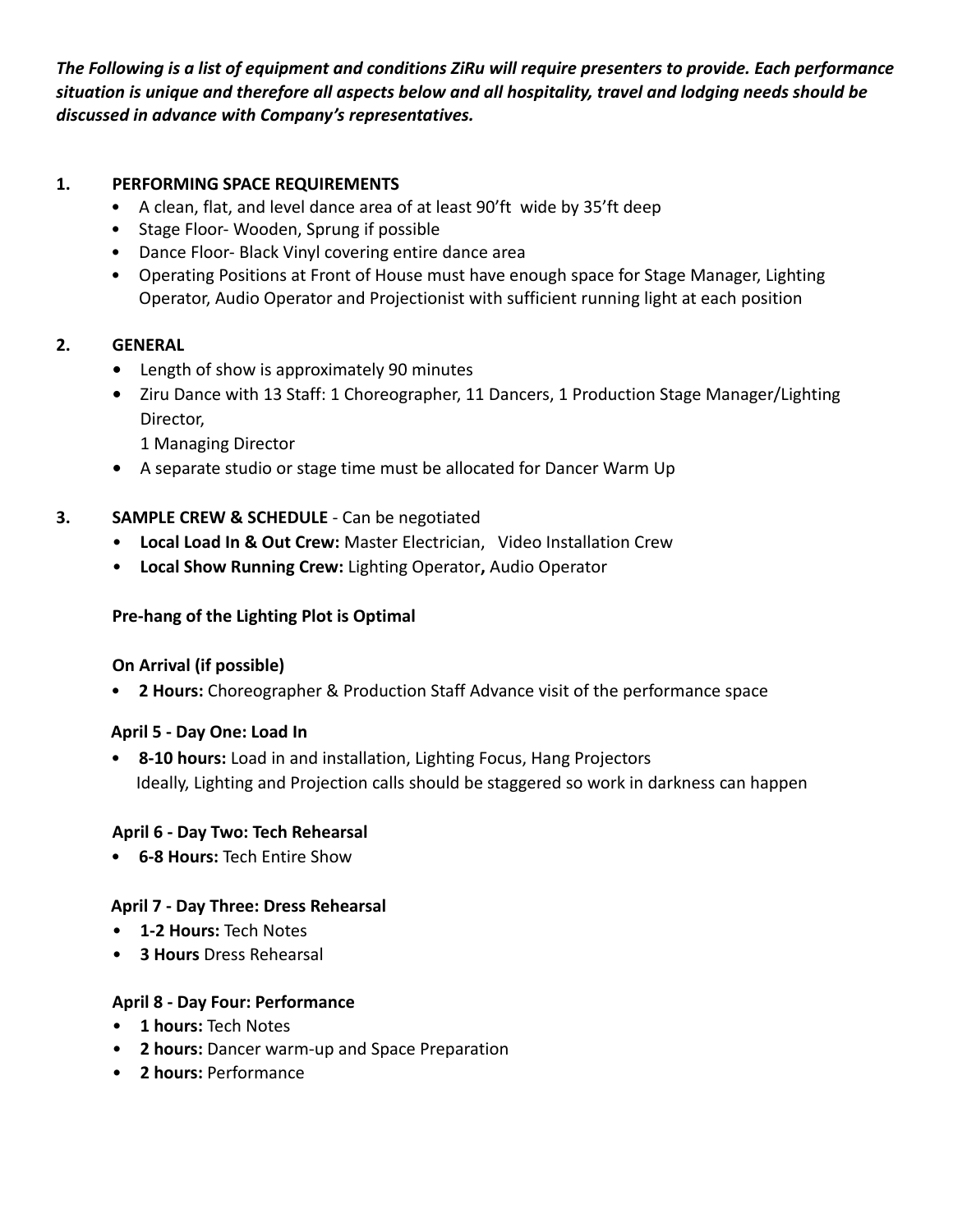#### **April 9 - Day Five: Performance**

- **2 hours:** Tech Notes and Dancer warm-up
- **2 hours:** Performance

## **April 10 - Day Six: Performance and Load Out**

- **2 hours:** Tech Notes and Dancer warm-up
- **2 hours:** Performance
- **3-4 Hours** LOAD-OUT immediately following performance

## **4. LIGHTING NEEDS:**

- ZiRu will provide a custom light plot for the venue. Every effort will be made to use the venue's existing lighting inventory as much as possible. However, should the venue's lighting inventory be deemed insufficient for the design, the presenter shall provide the necessary instrumentation as required by the lighting design.
- Minimum Lighting requirements to be supplied by the presenter include:
	- o ETC Source 4 or equivalent ellipsoidals (ETC Lustr+ or ColorSource LED ellipsoidals also acceptable)
	- o ETC Source 4 EA PAR or equivalent (ETC ColorSource or Desire LED PAR or Fresnels also acceptable)
	- o (5-8) 8' Lighting Booms per side. Exact count is determined by dance area dimensions on a venue by venue basis. The number of booms per side is determined by the amount needed to evenly light the performance area.
		- Each boom to contain:
			- Shin fixture (ellipsoidal) @ 12" off finished floor
			- Mid fixtures (ellipsoidal) @ 36" off finished floor
			- Head high fixtures (ellipsoidal) @ 72" off finished floor
	- o High Side fixtures (ellipsoidal or PAR)
	- o Backlight System (Tri-color or LED) *Must be able to produce a Primary RED/BLUE and Neutral White light (4100K)*
	- o High Side *or* Toplight template wash that evenly covers the stage. Template wash should be a medium sized break up type pattern.
	- o Top light sharp edged pools (ellipsoidals) (9 is preferred. Individual control of each is required.
		- Downstage Left/Center/Right
		- Mid Stage Left/Center/Right
		- Upstage Left/Center/Right
		- Pools color to be open frame / No color or be able to create the same.
	- o TYPICAL GEL & EXPENDABLES TO BE SUPPLIED BY PRESENTER:
		- (1) New/Unused 12" roll of BlackWrap, Cinefoil, or equivalent.
		- All gel as specified by the lighting plot or *pre-approved* equivalent.
	- o Enough Power for the included Sample Package
	- o Enough Cable and Safety Cables for Sample Package
	- o Gene Lifts and/or Ladders to focus